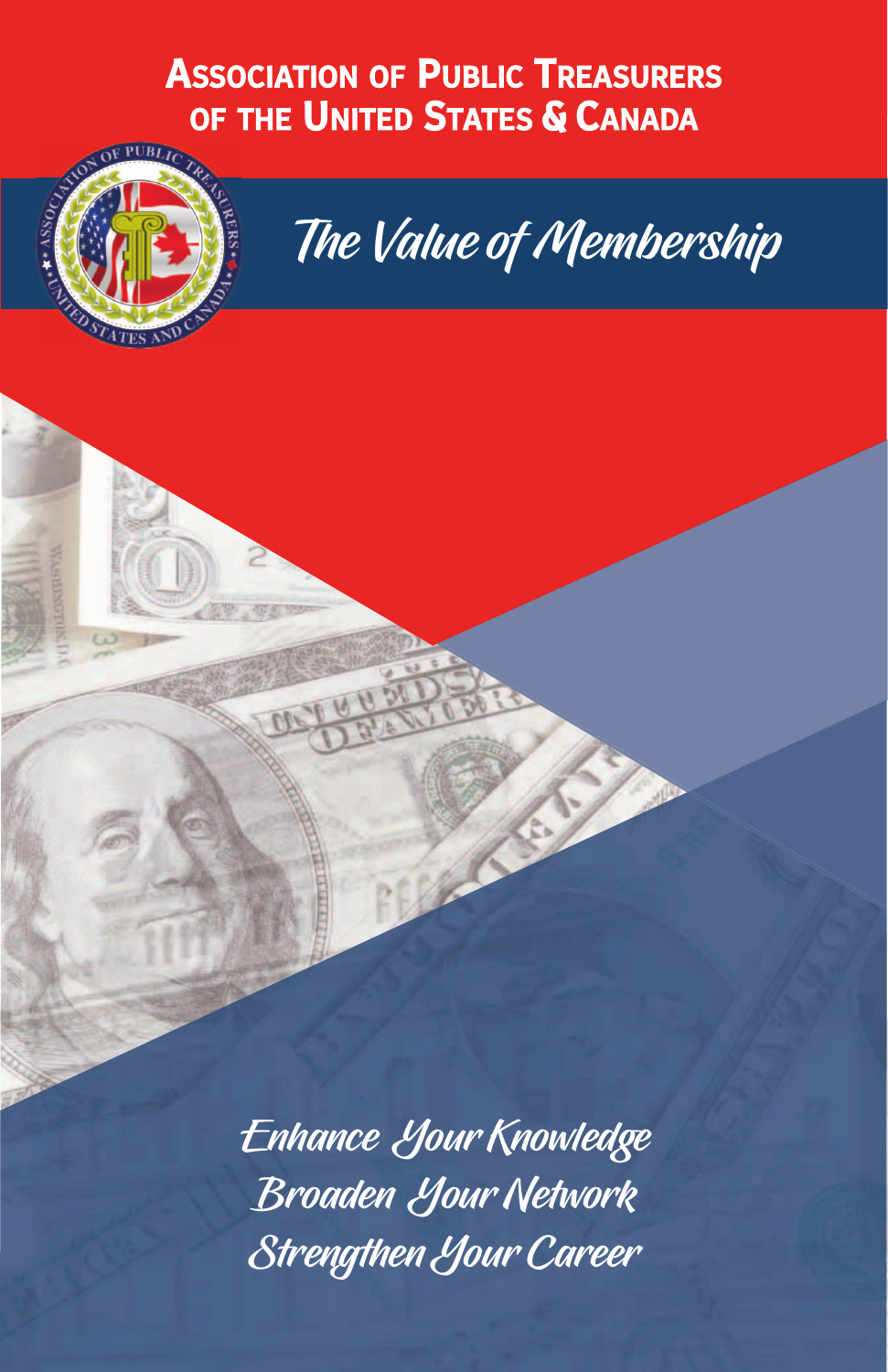# National Accreditations

The **Certified Public Finance Administrator (CPFA)** designation recognizes an individual's commitment to education and experience. To be eligible for this national certification, an individual must be an elected or appointed treasurer, deputy or assistant treasurer, employee in/or dealing with the office of treasurer or principal officer in the governmental entity who is charged with the performance or supervision of investments, debt, and/or treasury activities.

CPFA applicants must be an active member of the APT US&C for at least twenty‐four months and accumulate 100 points from a combination of education and experience.

The **Advanced CPFA** rewards CPFA holders for a commitment to advanced educational topics offered by the APT US&C and its state



and province associations, as well as dedication to leadership to strengthen the overall treasury community. To maintain both the CPFA and the ACPFA, members must remain an active member of APT US&C and recertify every five years.

The nationally recognized **Certified Public Funds Investment Manager (CPFIM)** certification program is designed to provide the confidence and knowledge to manage your investments better. Learn about: Investment Instruments; Banks, Brokers & Advisors; Cash Flow; Governance & Your Investment Policy; Safety, Liquidity & Yield; and Defining Your Strategy.

Take your understanding even further with the **Advanced CPFIM** training. With a deep look into Analysis and Investment Strategy, attendees will gain a more thorough knowledge of how to quantify an investment policy objective and the tools needed to achieve it. CPFIM and ACPFIM recipients must recertify every five years.



APT US&C offers online and in‐person training. On APTUSC.org, you can browse the extensive catalog of webinars you can take at your own pace, register for one of our live webinars (check the online calendar) or contact us to set up a training session for your organization on topics like cash flow forecasting, cash handling, and internal controls.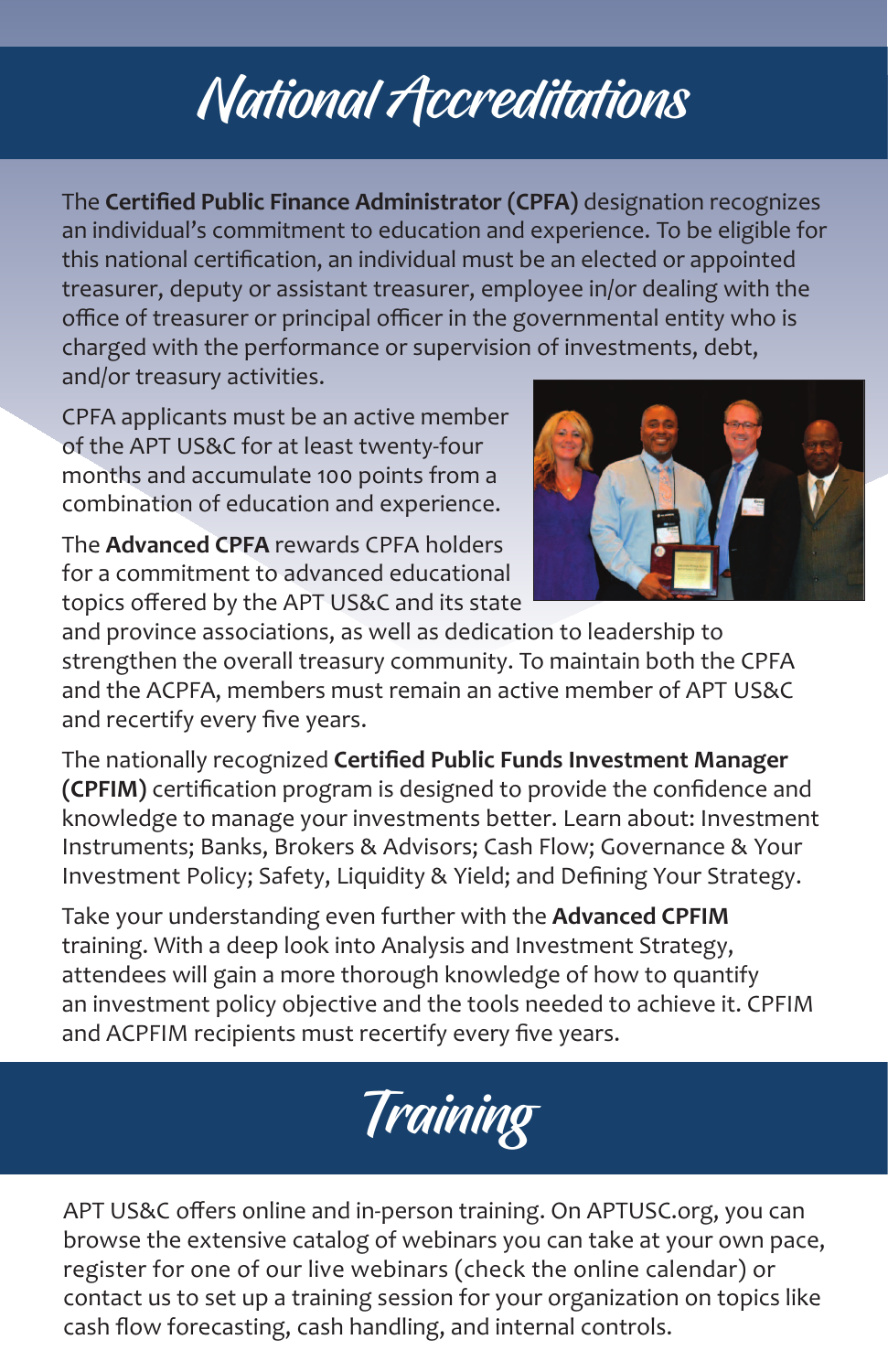# Investment Policy Certification

Get the APT US&C stamp of approval for your investment policy: program certification is a great way to show your board, council, or other valued stakeholder that you have all the right procedures in place. Apply for certification and be certain that your policy is designed to provide the guidelines your municipality or organization needs.

APT US&C will review your policy and provide you with feedback on target areas for improvement or a certification.

### Become a Member

APT US&C is a national organization with members throughout the United States and Canada who are public treasury managers, financial officers, and private sector representatives. Membership is open to anyone interested in exploring new technologies, solving problems and sharing best practices and policies.

Join today and take advantage of the APT US&C educational programs, publications, certifications, information, and networking opportunities that are extended to our members. Membership is based on your type of organization and size; additional members from the same organization may join at a reduced cost. Municipalities, special districts, government-related organizations, and private companies are all welcome to join APT US&C. Annual memberships extend from October 1 to September 30 of the following year. Visit APTUSC.org or call 989.820.5205 to join.

Once you're a member ‐ get involved! Committee membership is open to all

members; applications and interviews for the Board of Directors occur each year at the annual conference. Let us know if you're interested in helping govern APT US&C.